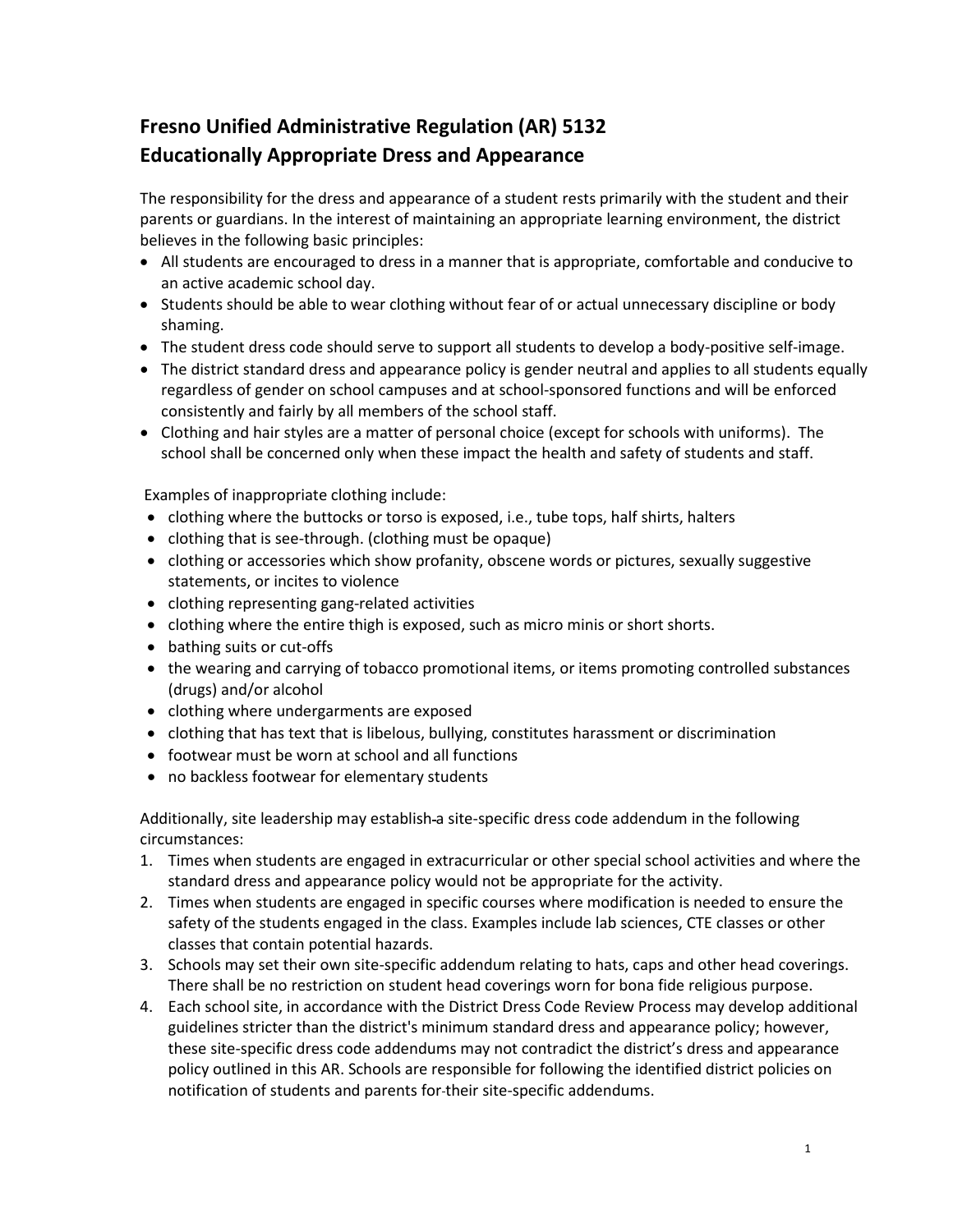## Sun Protective Clothing

Each school site shall allow for outdoor use during the school day, articles of sun-protective clothing, including, but not limited to, hats, provided that sun-protective clothing does not otherwise violate this regulation. Each school site may set a policy related to the type of sun protective clothing, including, but not limited to, hats, that students will be allowed to use outdoors, if that policy is stricter than this regulation. Specific clothing and hats determined by the school district or school site to be gang-related or inappropriate apparel may be prohibited by the school site's dress code policy.

## Consequences of Dress and Appearance Code Violations

Site Leadership can determine consequences for dress and appearance code violations provided these consequences are applied consistently and equitably. Except under exigent circumstances, suspension or expulsion will not be used as a consequence for the violation of a dress code.

Site Staff shall provide students opportunity to remedy the violation. Opportunities to remediate may include, but are not limited to, parental contact or offer of exchange of clothing. Any discipline that shall arise out of dress code violations shall have minimal loss of instructional time as its goal.

If a parent/guardian or student disagrees with the site administrator's decision on a standard violation, the parent/guardian or student shall attempt to resolve the problem by requesting a personal conference with the site administrator. If the problem cannot be resolved informally to the parent/guardian or student's satisfaction, the site administrator's decision may be appealed to the Superintendent's designee, whose decision shall be final.

Dangerous or Disruptive Violations: Dress or appearance violations that cause actual disruption of the educational environment, result in actual violation of law or other school rules, including hate-crime laws, or cause actual injury may result, at the discretion of the district Administration, in more serious disciplinary action, up to and including expulsion without regard to the policy set forth above for standard violations. The process for appeal of these dangerous or disruptive violations shall be consistent with standard district disciplinary procedures.

Physical Education Grades: No grade of a student participating in a physical education class shall be adversely affected due to the fact that the student does not wear standardized physical education apparel where the failure to wear such apparel arises from circumstances beyond the student's control. (Education Code 49066)

#### *(cf. 5121 - Grades/Evaluation of Student Achievement)*

## Exception to Regulations

Generally, these neutral dress rules will be applied to all students without regard to personal circumstances. However, religious beliefs, medical requirements or other reasons may be grounds for an exception to a specific portion of the district Standard Dress & Appearance policy with specific advance approval from the district. A petition for an exemption from enforcement of a specified portion of district Standard Dress & Appearance policy may be submitted to the principal. Under no circumstances will the principal allow an exception for dress that displays gang symbols, uses profanity, displays products or slogans that promote tobacco, alcohol, drugs or sex, materially interferes with school work, materially disrupts the school environment, substantially disrupts the school environment or which creates a risk of safety.